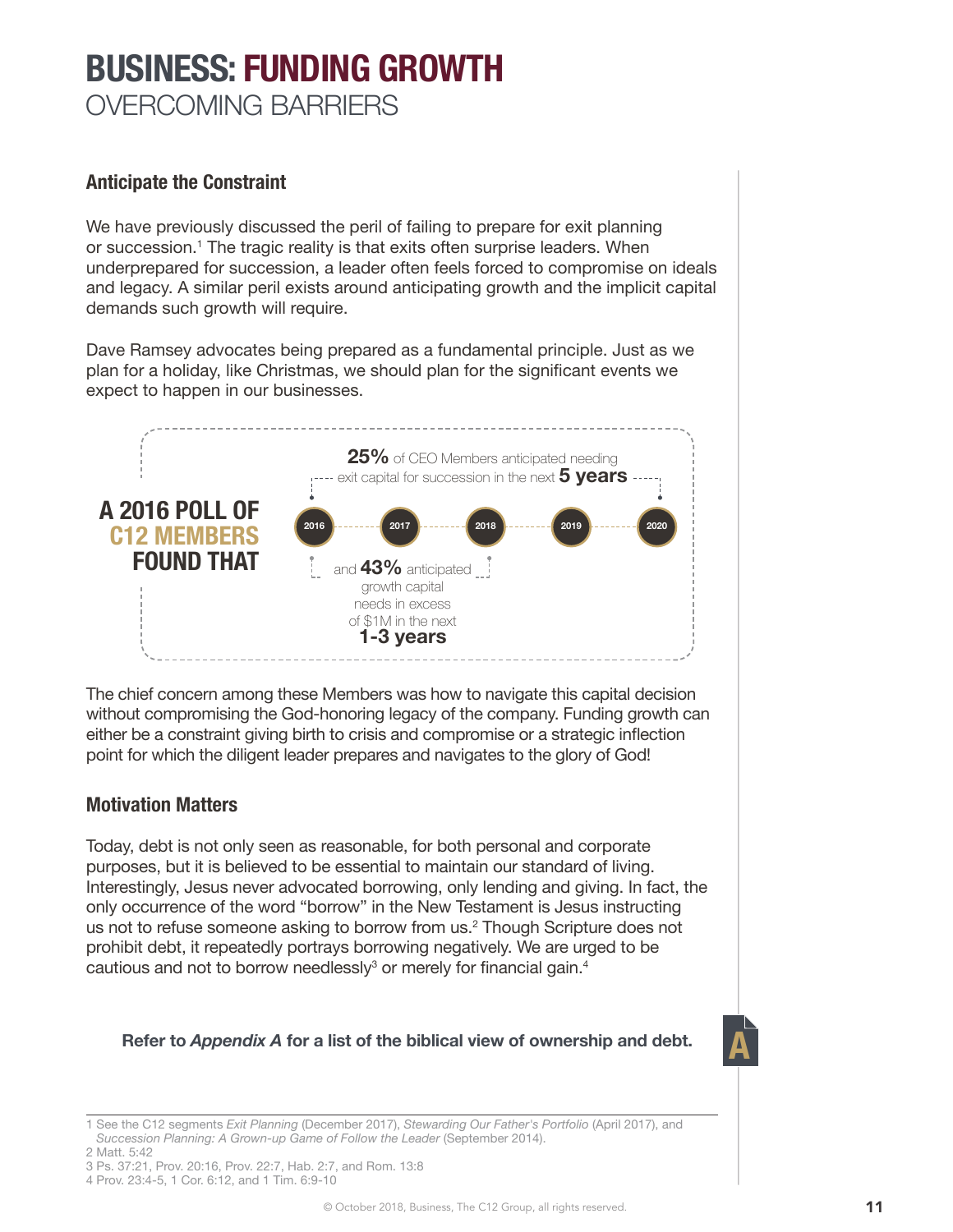Since invested capital and operating cash flow are a company's lifeblood enabling it to conduct daily commerce and grow, there are circumstances that make debt viable. Below are some of the many cases for pursuing incremental funding. **As you consider the growth goals of your company over the next five years, check any of the initiatives you have planned or are considering:**



**Buying out a competitor, expansion** *(e.g., acquisitions, mergers)*



## **Launching major strategic initiatives**

*(e.g., new technology, new markets)*



**Fueling growth with additional working capital**

*(e.g., fund inventories, float receivables)*



**Replacing previous funding sources** 

*(e.g., investors, lenders, partners who are exiting or reducing their stake in the company)*



**Increasing capacity to address growing demand**

*(e.g., additional floor space, leases, equipment, staff, products/service offerings)*



**Replenishing funds after incurring losses**

*(e.g., driving gross margin, managing receivables and payables)*



**Share with the group which of these initiatives you are considering and why.**

How we fund these strategies will vary. Growth possibilities for early-stage or growing entrepreneurial companies will look much different than established or mature companies. In our search for the wisest funding scenarios specific to our business's legal structure, life cycle stage, and goals, there are some universally suggested themes and principles.

**The most important advice on funding growth is to develop the healthy habits and relationships required to begin raising the necessary capital** *before* **we need it.** Clearly communicated business plans bring mutual understanding, teamwork, and trust.<sup>5</sup> This applies internally as we focus on enhancing our company's cash-generating capability. It also applies externally as we cultivate banking relationships and strong stakeholder communities that may be tapped into when threats, constraints, or opportunities confront our business.<sup>6</sup>

<sup>5</sup> See the C12 segments *No Margin, No Mission* (May 2017), *Integrating Relevant Measures* (February 2016), and *Executing as One Team* (July 2016).

<sup>6</sup> See the C12 segments *C12 Case Study #1: Funding Growth* (March 2010), *Cash Flow Basics* (October 2012), and *Credit & Collections* (May 2012).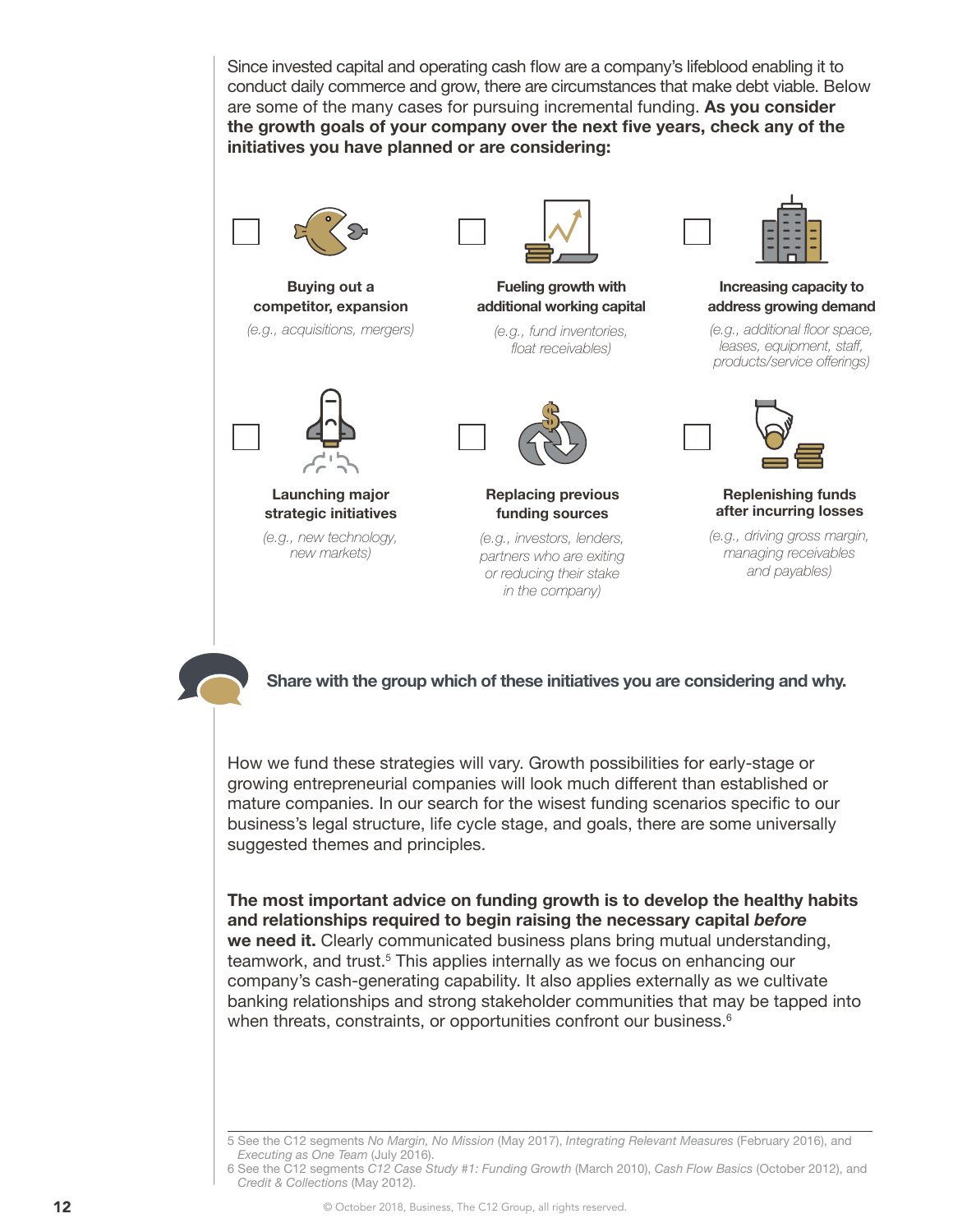# **Internally Funding Growth**

How the natural fluctuations of a business impact cash flow vary tremendously by business type. At the end of each cash cycle, our companies hope to generate sufficient net profits to continue operating and reinvest into growth strategies (or shareholder dividends).

#### **Characteristically, an operating cash cycle (OCC) includes**

- A *lag* between buying materials, serving the customer, and being paid.
- The *lumpiness* of project work where major expenses are incurred well before final customer payment.
- Natural *seasonality* in which extensive preparation, marketing, and inventories precede a big sales season or event.

#### **Many companies seek private equity, investors, or partners because they haven't realized a full cash flow cycle or managed it proactively.<sup>7</sup>**

The sample operating cash cycle in *Appendix B* depicts how funds are used and replenished in a business. This example will help us assess our self-funded growth ceiling and whether our growth demands should be supported by additional capital or significant internal change. If our basic business model and infrastructure are scalable, steady bootstrapping growth is possible by continually reinvesting most of our net cash flow back into the business. However, if major opportunities, threats, or crises arise, we can find ourselves needing a capital infusion. There is a long list of options for funding company continuation or growth, depending on

- the company's performance, objectives, and legal structure
- the health of the equity and debt markets
- the window of time available

## **B Refer to** *Appendix B* **for an example of bootstrapping.**

#### **A Broader View**

Granted, it can be tempting to quickly borrow or take on unequally yoked partners. However, a little more diligence might improve the cash efficiency of our business or perhaps identify investors with whom we are equally yoked and strategically aligned.

7 See the YouTube videos listed in the Application Guide for case studies from the C12 Leaders Conference and CURRENT'17 Conference.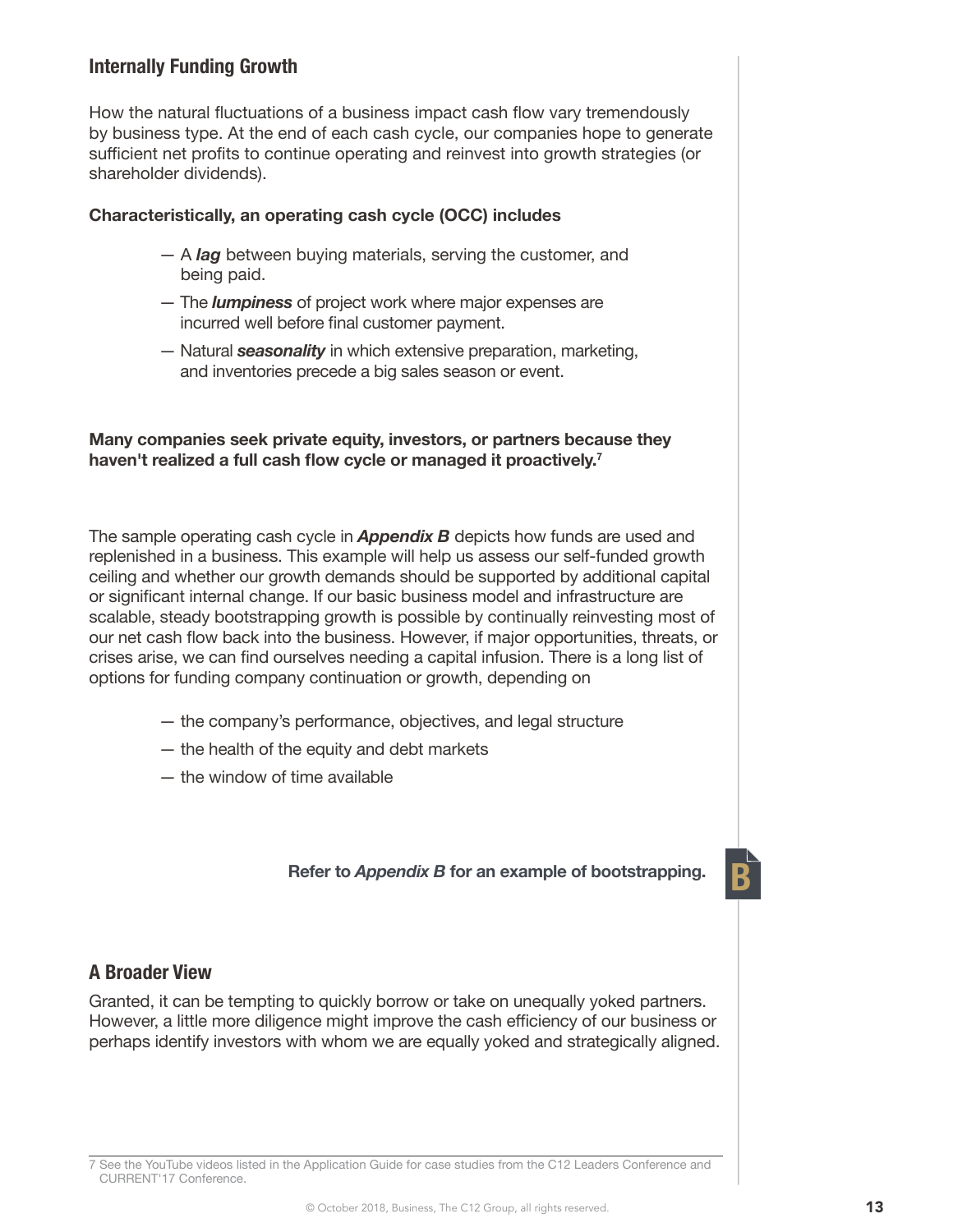The figure below illustrates several internal and external options. In general, focusing on conventional commercial approaches, the options in the upper-right quadrant should be considered first, and those in the lower-left quadrant should be approached with great caution. All financial commitments should be made only after carefully analyzing our ability to honor commitments in a worst-case scenario.

| <b>Company Funding Options</b>                    |                                                                                                                                                                                                                  |                                                                                                                                                                                       |  |  |
|---------------------------------------------------|------------------------------------------------------------------------------------------------------------------------------------------------------------------------------------------------------------------|---------------------------------------------------------------------------------------------------------------------------------------------------------------------------------------|--|--|
| Low<br>Impact on<br><b>Company</b>                | Equally Yoked Partner/Merger,<br>Angel Investors                                                                                                                                                                 | Improve Operating Margins,<br>Bootstrapping, Reduce Net Working<br>Capital (i.e., improve asset turns), Friends/<br>Family, Line of Credit (suppliers, banks,<br>company credit card) |  |  |
| <b>Operating</b><br><b>Fitness</b><br><b>High</b> | Mezzanine Financing (mid-term debt<br>convertible to equity), IPO or Issuing<br>Additional Stock, Unequally Yoked Venture<br>Capital Equity Investment, Asset-based<br>Lenders (including receivables factoring) | Senior Term Debt, Customer<br>Financing, Asset Sale & Leaseback,<br>Government/Small Business<br>Administration Loans, Stakeholder<br>Promissory Notes, Grant Programs                |  |  |
|                                                   | <b>High</b>                                                                                                                                                                                                      | <b>Cost</b><br>Low<br>(effective interest rate & control risk)                                                                                                                        |  |  |
|                                                   | Share how you have creatively funded growth in the past.<br>What other funding methods or ideas come to mind that you can share?                                                                                 |                                                                                                                                                                                       |  |  |
|                                                   |                                                                                                                                                                                                                  |                                                                                                                                                                                       |  |  |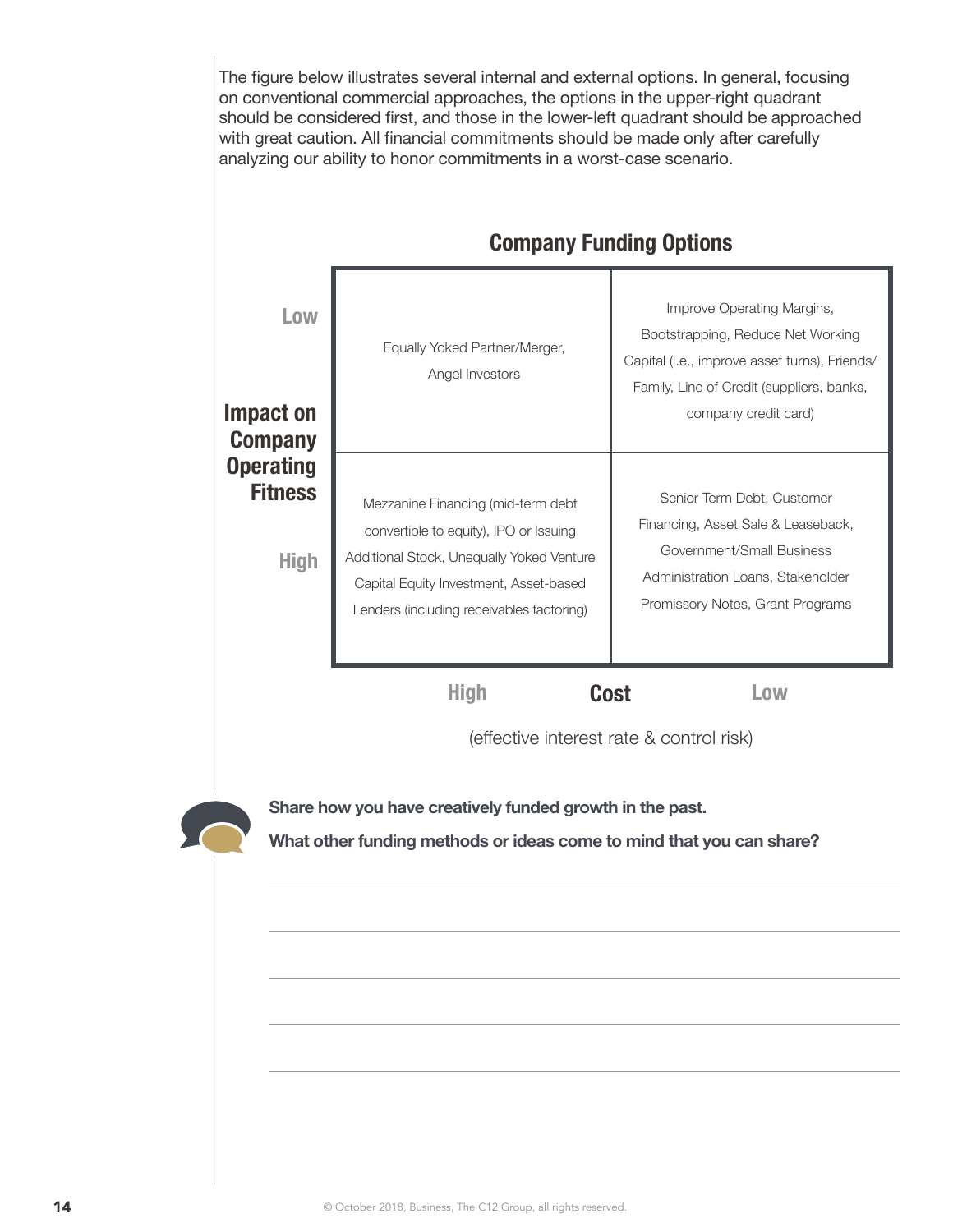Choose a Member who is considering a growth initiative in the next six months. Work through the list of questions below to determine what counsel would be wise. **??? — What growth rate can you currently sustain based on operating cash flow and your existing credit line? — How are you planning to fund growth in your company?**  - - Is it a wise and sustainable approach that is understood and acceptable to you and your spouse, key stakeholders, leadership team, accountant, and banker? - - Does it reflect scriptural wisdom? **— Do you currently have a balance sheet or approach to financing the company that is compatible with biblical principles?** - - If not, what steps can you take to rectify your plan? **— What other questions should be considered in choosing a funding source?** *Begin with the End in Mind* **- Martin Myers, Cofounder and CEO of Trelus, outlines how to approach external growth capital options. Complete the statements below based on the best practices shared in the video. PLANNING FOR GROWTH:** Begin with the state of the state of the state of the state of the state of the state of the state of the state of the state of the state of the state of the state of the state of the state of the state of the state of the Are there **Are there**  $\blacksquare$  that could achieve the same objective? Is there strong **Is there strong**  $\sim$  1.0  $\sim$  1.0  $\sim$  1.0  $\sim$  1.0  $\sim$  1.0  $\sim$  1.0  $\sim$  1.0  $\sim$  1.0  $\sim$  1.0  $\sim$  1.0  $\sim$  1.0  $\sim$  1.0  $\sim$  1.0  $\sim$  1.0  $\sim$  1.0  $\sim$  1.0  $\sim$  1.0  $\sim$  1.0  $\sim$  1.0  $\sim$  1.0  $\sim$  1.0 Consider the the constant of the constant of the constant of the constant of the constant of the constant of the constant of the constant of the constant of the constant of the constant of the constant of the constant of t **PURSUING EXTERNAL GROWTH CAPITAL:** Give yourself the gift of \_\_\_\_\_\_\_\_\_\_\_\_\_\_\_\_\_\_. The best time to pursue external capital is \_\_\_\_\_\_\_\_\_\_\_\_\_\_\_\_\_\_\_\_\_\_\_\_\_\_\_\_\_\_\_\_\_\_\_\_\_\_\_\_\_\_\_\_\_\_. Explore **Explore Explore Explore Explore Explore Explore Explore Explore Explore Explore Explore Explore Explore Explore Explore Explore Explore Explore Explore EXPLORE** Evaluate capital partners based on \_\_\_\_\_\_\_\_\_\_\_\_\_\_\_\_\_\_\_\_\_\_\_\_\_\_\_\_\_\_\_\_\_\_\_\_\_ besides capital. View your capital partnership view your capital partnership shares the same the same that  $\alpha$  and will  $\alpha$  is the same of  $\alpha$  . Have trusted \_\_\_\_\_\_\_\_\_\_\_\_\_\_\_\_\_\_\_\_ , \_\_\_\_\_\_\_\_\_\_\_\_\_\_\_\_\_\_\_\_ , and\_\_\_\_\_\_\_\_\_\_\_\_\_\_\_\_\_\_\_\_on the journey with you.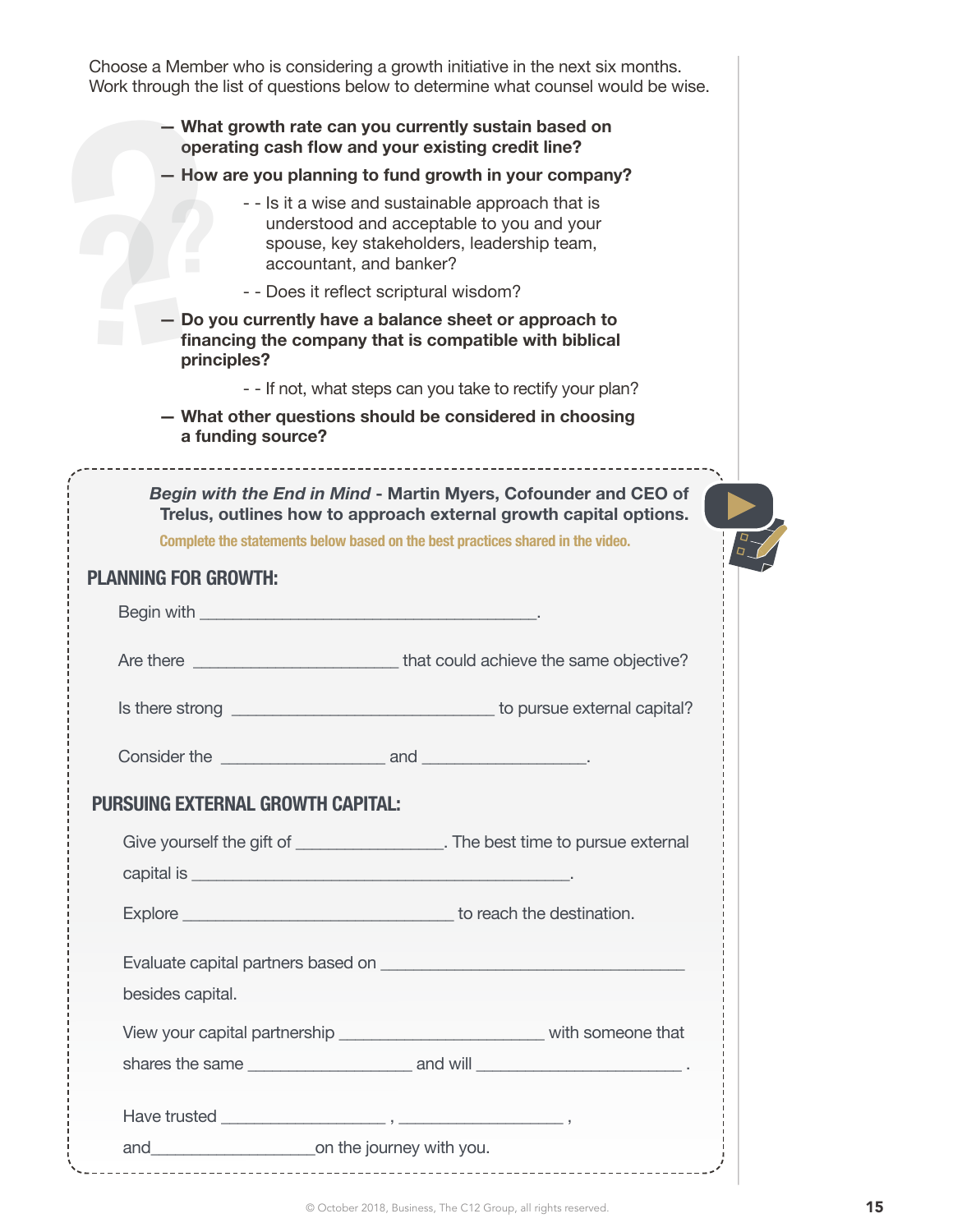

**Identify which of the best practices for pursuing external growth capital will be explored first and who will be the trusted advisers.**

# **Building Great Businesses**

The mission of C12 is to equip Christian CEOs and owners to build great businesses for a greater purpose. Building implies growth, and growth requires capital. But like so many principles, the biblical warnings and direction on debt are contrary to contemporary thought and practice. Each of the many funding options is lawful, but they are not all equally wise or profitable.

**C Refer to** *Appendix C* **for further reflections on debt advantages and disadvantages.**

**Utilizing the appendices of this segment, re-examine the efficacy of your growth strategies. Do the prospective advantages outweigh the risks?**

In pursuit of honoring God with how and why we grow our businesses, we should anticipate our capital requirements well enough in advance to select the source that most aligns with our God-given callings in our businesses. The best time to decide is before we need to; otherwise, the business and market will decide our options for us!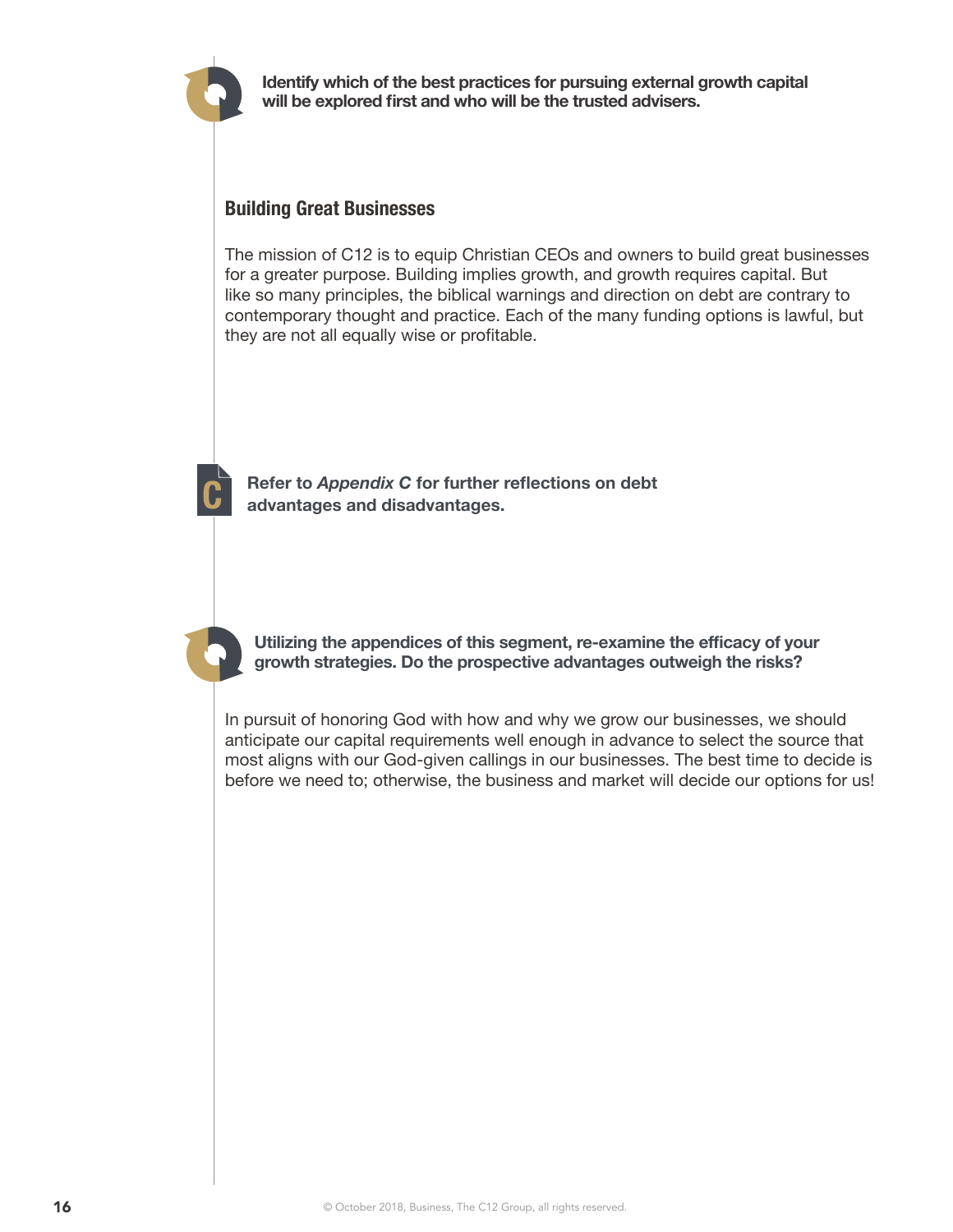# BIBLICAL VIEW OF OWNERSHIP<br>AND DEBT



# **GOD OWNS IT ALL**

Everything belongs to the Lord and all authority comes from him.

| and the control of the con- |
|-----------------------------|
|                             |

*(Ps. 24:1 and 50:10, Matt. 28:18)*

# **WE ARE HIS STEWARDS**

God expects us to work, calls us to work with joy, and rewards our work with eternal joy.



*(Gen. 1:28 and 2:15, Eccles. 3:12-13, Matt. 25:21, Luke 12:48b, John 9:4, Eph. 2:10, and 2 Thes. 3:10)*

# **HE DIRECTS HOW WE OPERATE**

We should not partner with non-believers or presume on the Lord regarding future plans.



*(Prov. 16:3, 16:9, 19:21, and 21:5, Matt. 4:7, 1 Cor. 10:9, 2 Cor. 6:14-15, and James 4:13-15)*

# **HE SEEKS TO PROTECT US**

Do not borrow needlessly and become enslaved and indebted to your lender.

*(Deut. 28:12, Ps. 37:21, Prov. 20:16 and 22:7, and Hab. 2:6-7)*

Owe no one anything except love.



*(Rom. 13:8)*

Avoid "surety" pledges (personal guarantees) in collateralizing loans for yourself and others.



*(Prov. 6:1-5, 11:15, and 22:26-27)* 

Avoid long-term debt to minimize the risk of future liquidity problems.



*(Deut. 15:1)*

Honor agreements and contracts, even when it is difficult, and always pay what you owe.



*(Ps. 15:4b and 37:21, Matt. 5:25-26, and Rom. 13:6-8)*

Creditors are given equal claims on money generated, as are the employees, and both come before the CEO/owner.



*(Ps. 37:21 and Prov. 3:27-28*)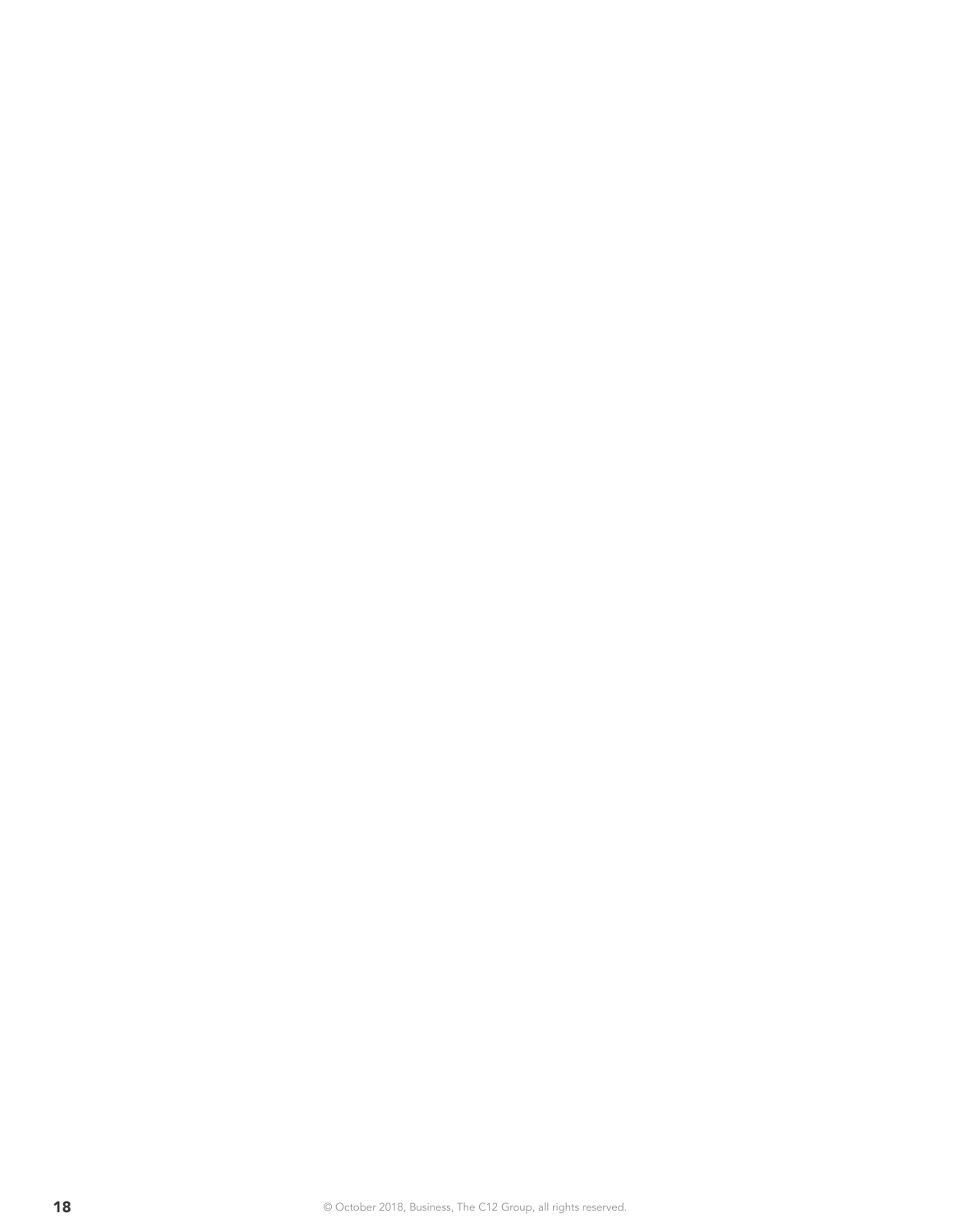# AN EXAMPLE OF BOOTSTRAPPING: Increasing Our Internal Capacity to Fund Growth

The following example is based on a hypothetical \$10 million company and looks at the operating cash cycle, income statement, and balance sheet to determine how quickly internal growth can be achieved. (This example is highly simplified and ignores the detailed impacts of depreciation, lumpy tax payments, capital/capacity additions, etc.)<sup>1</sup>



1 Example inspired by Neil Churchill and John Mullins, "How Fast Can Your Company Afford to Grow?" *Harvard Business Review*, May 2001.

B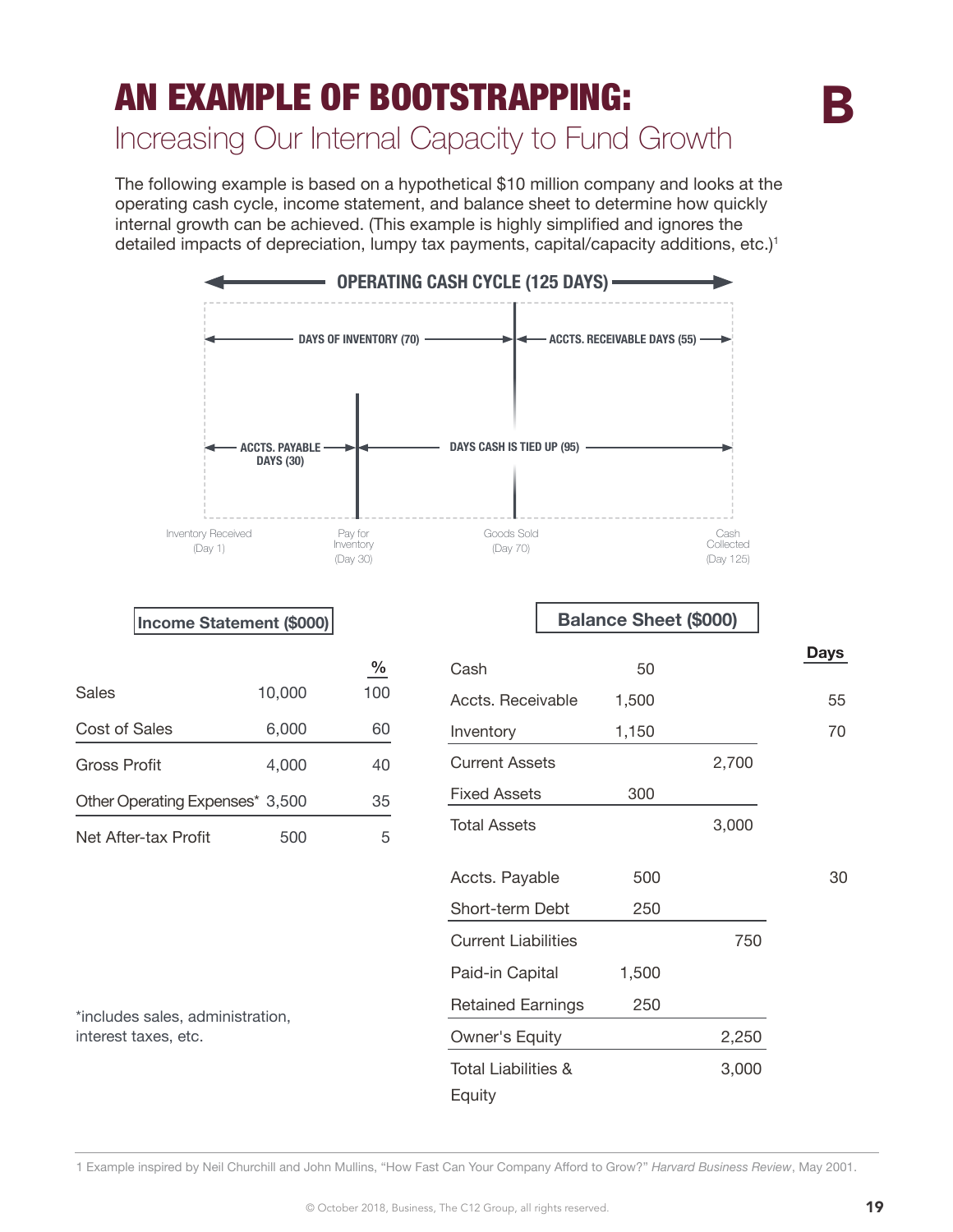#### **COMPUTE THE AVERAGE AMOUNT OF CASH TIED UP PER \$ OF SALES:**

| COS                             | $$.60 \times (95/125) = $.4561^*$ |              |
|---------------------------------|-----------------------------------|--------------|
| <b>Other Operating Expenses</b> | $$.35 \times 50\%$                | $=.\$1752**$ |
| Cash Required for each OCC      |                                   | $=$ \$.631   |

\* This is the gross profit per sales \$ times the ratio of net working capital days (i.e., inventory + receivables – payables) divided by total OCC days.

\*\* This is simply one-half the 'other' expenses assuming that they are incurred evenly throughout the OCC period, averaging one-half the total.

#### **RECALL THE NET INCOME GENERATED PER \$ OF SALES** = \$.05

#### **COMPUTE THE SELF-FINANCEABLE GROWTH (SFG) RATE:**

| OCC SFG rate: \$.05 divided by the \$.631 (i.e., cash required per OCC) | $= 7.9\%$ |                                                                 |
|-------------------------------------------------------------------------|-----------|-----------------------------------------------------------------|
| Number of OCCs per year: 365 days divided by 125-day OCC                | $= 2.92$  |                                                                 |
| Annual SFG rate: 7.9% x 2.92                                            |           | $= 23.1\%$ (note: actually a<br>bit higher with<br>compounding) |

#### **To increase the SFG rate:**

**Turn working capital faster.** Reduce the OCC from 125 to 110 days, by dropping inventory + AR by 15 days, while leaving AP's days the same, and rerun the same calculations: Cash required for each OCC drops to \$.621, driving the OCC SFG rate to 8.05%, the OCCs per year to 3.32, and the annual SFG rate to 26.7%.

*Summary: Less net working capital shrinkage produces more OCC 'turns' per year, which produces more profit to reinvest.*

**Increase profitability** by reducing cost, increasing prices, or both. If we improve gross margin by 1 point and other operating expenses by .5 points (possibly through decreased interest payments on debt), we drive overall net after-tax profit margin up from 5% to 6.5%. If we use the original OCC of 125 days, we end up dropping the cash required for each OCC to \$.621, increasing the OCC SFG rate to 10.47%, with OCCs per year staying at 2.92. This improves the annual SFG rate to 30.6%.

*Summary: Improved margins generate more profit to reinvest each OCC.*

**Combine the two scenarios** above to increase both net profitability (by 1.5 points) and annual OCC turns (by reducing OCC to 110 days). This will reduce the cash required for each OCC to \$.602, increase the OCC SFG rate to 10.8%, with OCCs per year climbing to 3.32, to improve the annual SFG rate to 35.9%.

*Summary: A shorter OCC and improved margins work together to radically increase the internal bootstrapping growth rate by half!*

**Note** that these SFG rates are reduced when we must spend a portion of our profits to fund incremental capacity to service the growth.